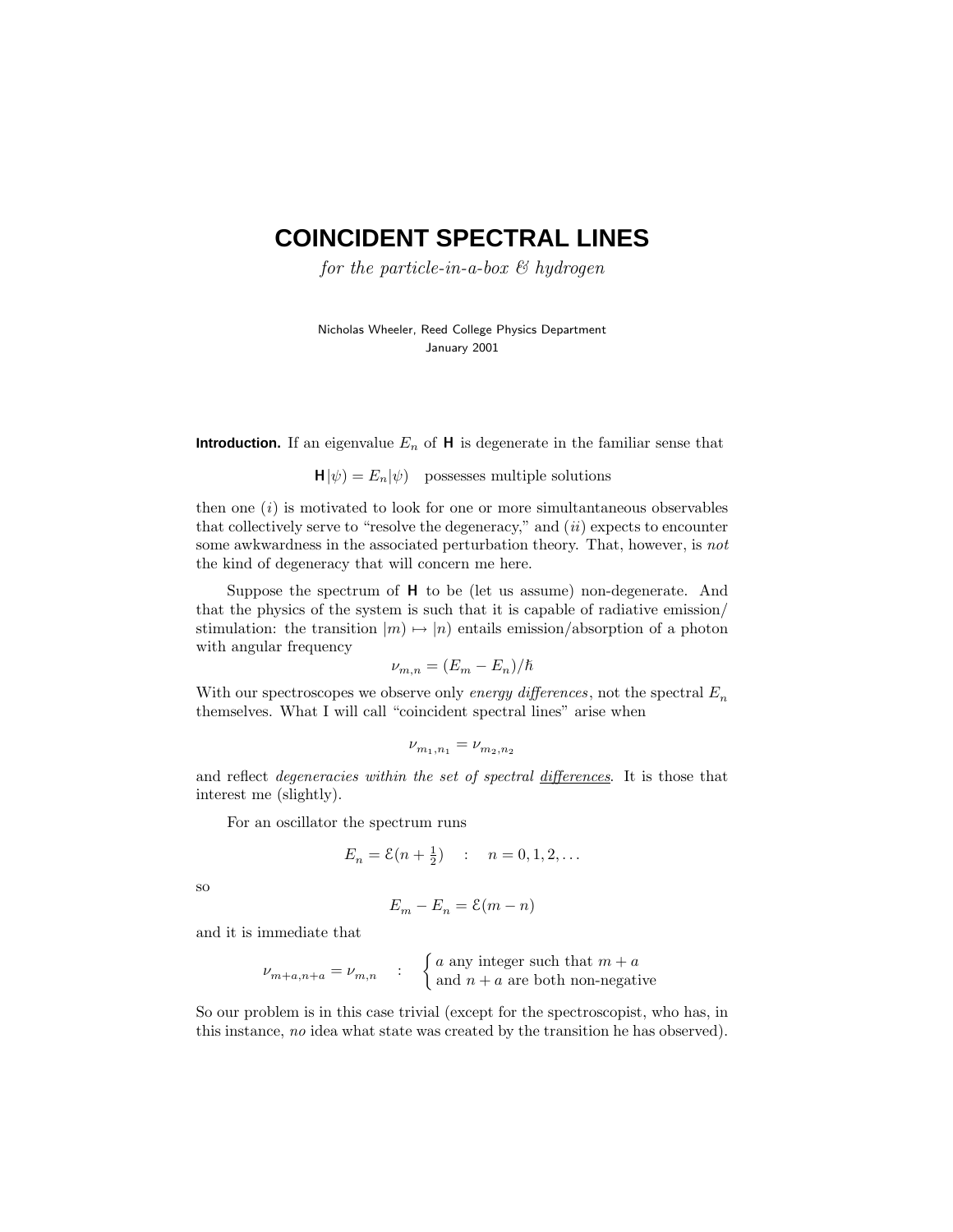Even simpler, in many respects, than the oscillator is the particle-in-a-box, which has a spectrum of the form

$$
E_n = \mathcal{E} n^2 \quad : \quad n = 1, 2, 3, \dots
$$

Spectral coincidence requires that

$$
m_1^2 - n_1^2 = m_2^2 - n_2^2 \tag{1}
$$

and it becomes natural to inquire also after coincidences of higher order

$$
m_1^2 - n_1^2 = m_2^2 - n_2^2 = m_3^2 - n_3^2 = \cdots
$$

(of which the oscillator provides infinitely many examples).

It was my on-going work on aspects of the particle-in-a-box problem that inspired my casual interest<sup>1</sup> in the solutions of the Diophantine equation  $(1)$ , and that called again to mind the fact that in the Asim O.Barut Festschrift issues of Foundations of Physics I had once encountered a little paper dealing with a related—as will emerge, an intimately related—question. The authors of that paper<sup>2</sup> recall that "... Barut once, *en passant*, asked the question 'For what transitions of the hydrogen atom do the spectral lines coincide?" *...* which they (a physicist and an engineer) proceed very elegantly to solve.My own remarks owe much to theirs.

The hydrogen spectrum runs

$$
E_n = \mathcal{E} \frac{1}{n^2} \quad : \quad n = 1, 2, 3, \dots
$$

so the Diophantine equation of interest in that case reads

$$
\frac{1}{n_1^2} - \frac{1}{m_1^2} = \frac{1}{n_2^2} - \frac{1}{m_2^2}
$$
 (2.1)

Equivalently

$$
(m_1 n_2 m_2)^2 - (n_1 n_2 m_2)^2 = (n_1 m_1 m_2)^2 - (n_1 m_1 n_2)^2 \tag{2.2}
$$

which is seen to present an instance of  $(1)$ . Which is why Wyss & Wyss, in their §2, discuss my problem as preparation for an attack upon theirs.

**Simple coincidences for the box problem.** Because I have interest also in higher order coincidences, I have been forced to adjust the notation, but in other respects my argument proceeds along lines sketched by Wyss & Wyss.

 $\frac{1}{1}$  See footnote 29 in "Phase space formulation of the quantum mechanical particle-in-a-box problem" (December 2000).

<sup>2</sup> Daniel W.Wyss & Walter Wyss, "Coincidental spectral lines for the hydrogen atom," Foundations of Physics **23**, 465 (1993).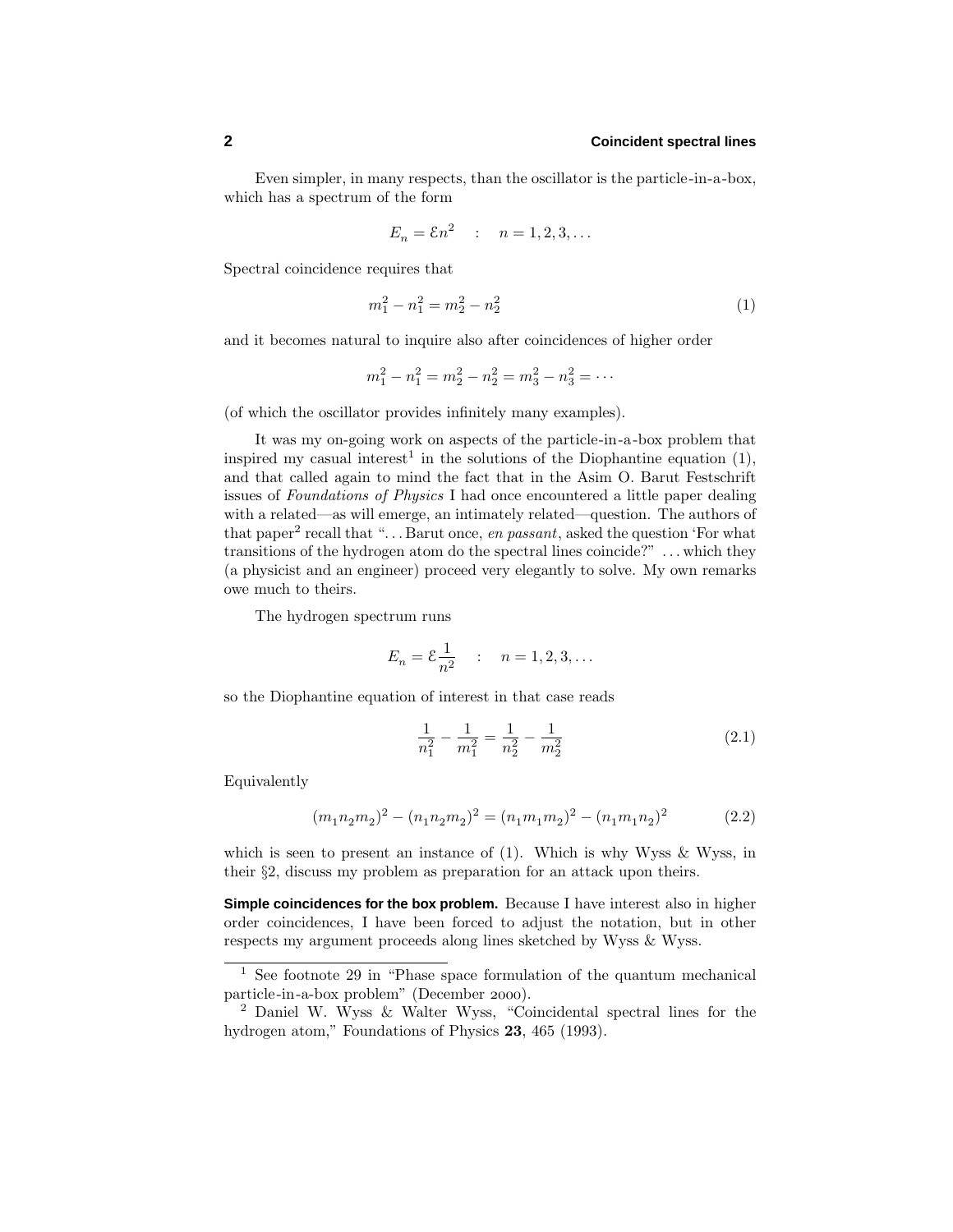#### **Simple coincidences for the box problem 3**

Observe that (1) can be written

$$
(m_1 - n_1)(m_1 + n_1) = (m_2 - n_2)(m_2 + n_2)
$$

the left and right sides of which must represent distinct organizations of the factors of what must necessarily be a composite number, which we might in general write  $a \cdot b \cdot c \cdot d$  with the understanding that some of the factors might be absent (unity) and that any/all might be composite. We then have

$$
m_1 - n_1 = cd
$$
  
\n
$$
m_1 + n_1 = ab
$$
  
\n
$$
m_2 - n_2 = cb
$$
  
\n
$$
m_2 + n_2 = ad
$$

giving

$$
m_1 = \frac{1}{2}(ab + cd)
$$
  
\n
$$
n_1 = \frac{1}{2}(ab - cd)
$$
  
\n
$$
m_2 = \frac{1}{2}(ad + cb)
$$
  
\n
$$
n_2 = \frac{1}{2}(ad - cb)
$$

As  $\{a, b, c, d\}$  range on the natural numbers the *m*'s and *n*'s will in some cases be fractional.We must exclude those cases.Each of the numbers *a*, *b*, *c* and *d* is either even (*e*) or odd (*o*). Surveying the  $2^4 = 16$  possible cases, we find that we must exclude cases of these four types

$$
\{a, b, c, d\} \text{ is } \{e, e, o, o\} \text{ or } \{o, o, e, e\} : \text{ give fractional } m_1 \text{ and } n_1
$$
  

$$
\{a, b, c, d\} \text{ is } \{e, o, o, e\} \text{ or } \{o, e, e, o\} : \text{ give fractional } m_2 \text{ and } n_2
$$

Future work will be simplified if we express the result now in hand as follows:

$$
m_1 = |\frac{1}{2}(u_1v_1 + u_2v_2)|
$$
  
\n
$$
n_1 = |\frac{1}{2}(u_1v_1 - u_2v_2)|
$$
  
\n
$$
m_2 = |\frac{1}{2}(u_1v_2 + u_2v_1)|
$$
  
\n
$$
n_2 = |\frac{1}{2}(u_1v_2 - u_2v_1)|
$$
\n(3)

Then

$$
m_1^2 - n_1^2 = m_2^2 - n_2^2 = u_1 u_2 v_1 v_2 \tag{4}
$$

in all cases, but to avoid fractional *m*'s and *n*'s we must

exclude cases of types 
$$
\{u_1, v_1, u_2, v_2\} = \begin{cases} \{e, e, o, o\} \\ \{o, o, e, e\} \\ \{e, o, o, e\} \\ \{o, e, e, o\} \end{cases}
$$
 (5)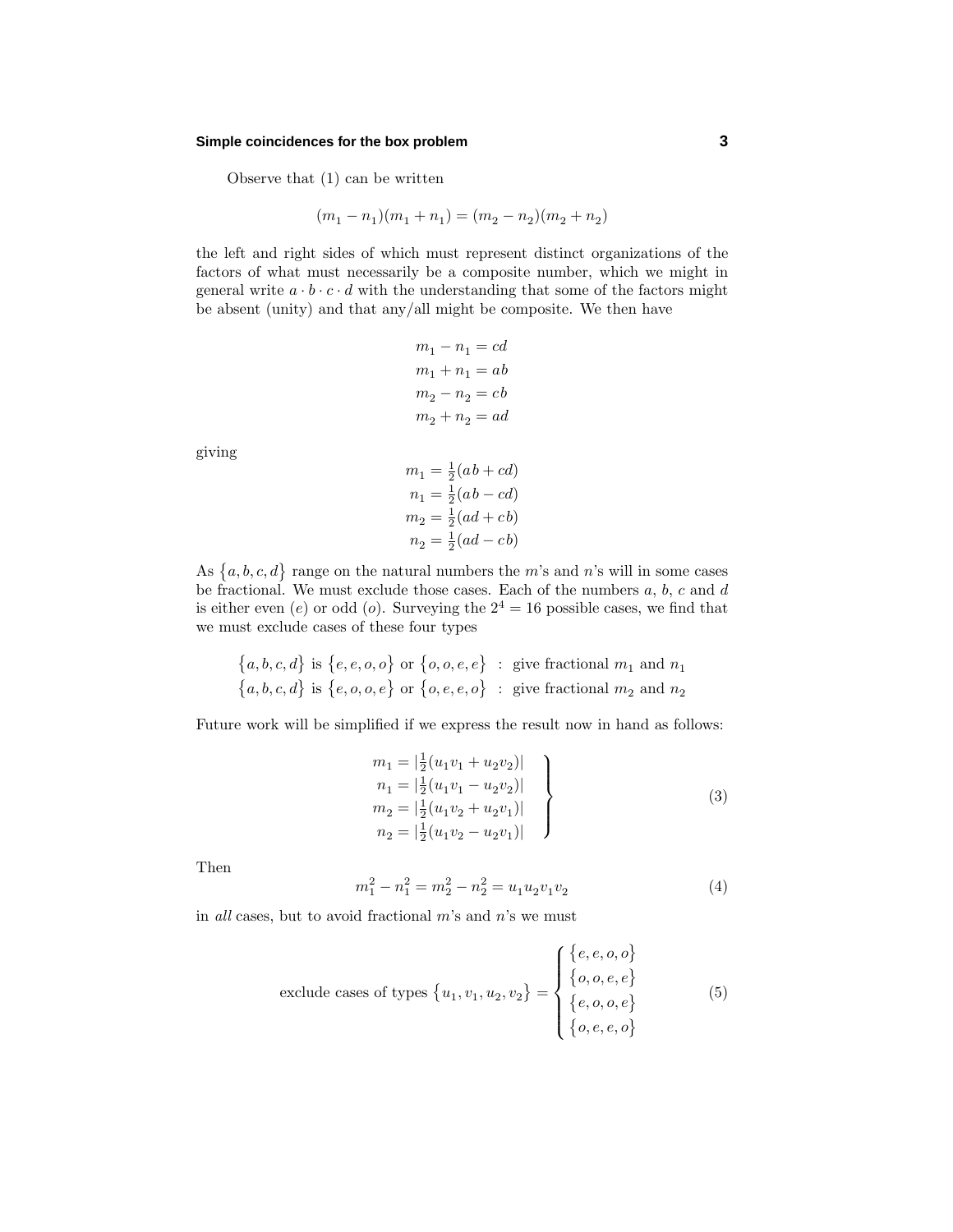Suppose, for example, that  $\{u_1, v_1, u_2, v_2\} = \{1, 1, 3, 5\}$ ; we are led then to  $4^2 - 1^2 = 8^2 - 7^2 = 15$ , which is in fact the smallest instance of a "simple" coincidence (and the calculation demonstrates the purpose of the absolute value bars). The next smallest cases are

> $\{1, 1, 3, 7\}$  : gives  $5^2 - 2^2 = 11^2 - 10^2 = 21$  ${1, 2, 2, 6}$  : gives  $5^2 - 1^2 = 7^2 - 5^2 = 24$

The  $4! = 24$  permutations of  $\{u_1, v_1, u_2, v_2\}$  can be assembled from six transpositions. Looking serially to those, we find that

$$
\begin{array}{c}\n\{u_1, v_1, u_2, v_2\} \\
\{u_2, v_1, u_1, v_2\} \\
\{u_1, v_2, u_2, v_1\} \\
\{v_1, u_1, u_2, v_2\} \\
\{u_1, v_1, v_2, u_2\} \\
\{v_2, v_1, u_2, u_1\} \\
\{u_1, u_2, v_1, v_2\}\n\end{array}
$$
 generate the same other pair

except that generally distinct pairs will merge when equalities amongst the *u*'s and  $v$ 's serve to neutralize the effect of a transposition. Examples tell the story most simply: look first to

$$
{2, 3, 4, 6}
$$
  
\n
$$
{3, 2, 6}
$$
  
\n
$$
{3, 2, 4, 6}
$$
  
\n
$$
{3, 2, 4, 6}
$$
  
\n
$$
{3, 2, 4, 6}
$$
  
\n
$$
{3, 2, 4, 6}
$$
  
\n
$$
{3, 2, 4, 6}
$$
  
\n
$$
{3, 2, 4, 6}
$$
  
\n
$$
{3, 2, 4, 6}
$$
  
\n
$$
{3, 2, 4, 6}
$$
  
\n
$$
{3, 2, 4, 6}
$$
  
\n
$$
{3, 2, 4, 6}
$$
  
\n
$$
{3, 2, 4, 6}
$$
  
\n
$$
{3, 2, 4, 6}
$$
  
\n
$$
{3, 2, 4, 6}
$$
  
\n
$$
{3, 2, 4, 6}
$$
  
\n
$$
{3, 2, 4, 6}
$$
  
\n
$$
{3, 2, 4, 6}
$$
  
\n
$$
{3, 2, 4, 6}
$$
  
\n
$$
{3, 2, 4, 6}
$$
  
\n
$$
{3, 2, 4, 6}
$$
  
\n
$$
{3, 2, 4, 6}
$$
  
\n
$$
{3, 2, 4, 6}
$$
  
\n
$$
{3, 2, 4, 6}
$$
  
\n
$$
{3, 2, 4, 6}
$$
  
\n
$$
{3, 2, 4, 6}
$$
  
\n
$$
{3, 2, 4, 6}
$$
  
\n
$$
{3, 2, 4, 6}
$$
  
\n
$$
{3, 2, 4, 6}
$$
  
\n
$$
{3, 2, 4, 6}
$$
  
\n
$$
{3, 2, 4, 6}
$$
  
\n
$$
{3, 2, 4, 6}
$$
  
\n
$$
{3, 2, 4, 6}
$$
  
\n
$$
{3, 2, 4, 6}
$$
  
\n
$$
{3, 2, 4, 6}
$$

and then (again) to

$$
\{1, 1, 3, 5\}
$$
  

$$
\{3, 1, 1, 5\}
$$
  

$$
\{1, 5, 3, 1\}
$$
  

$$
\{1, 1, 3, 5\}
$$
  

$$
\{1, 1, 5, 3\}
$$
  

$$
\{1, 1, 5, 3\}
$$
  

$$
\{1, 3, 1, 5\}
$$
  

$$
\{1, 3, 1, 5\}
$$
  

$$
\{1, 3, 1, 5\}
$$
  

$$
\{1, 3, 1, 5\}
$$
  

$$
\{1, 3, 1, 5\}
$$
  

$$
\{1, 3, 1, 5\}
$$
  

$$
\{1, 3, 1, 5\}
$$
  

$$
\{1, 3, 1, 5\}
$$
  

$$
\{1, 3, 1, 5\}
$$
  

$$
\{1, 3, 1, 5\}
$$
  

$$
\{1, 3, 1, 5\}
$$
  

$$
\{1, 3, 1, 5\}
$$
  

$$
\{1, 3, 1, 5\}
$$
  

$$
\{1, 3, 1, 5\}
$$
  

$$
\{1, 3, 1, 5\}
$$
  

$$
\{1, 3, 1, 5\}
$$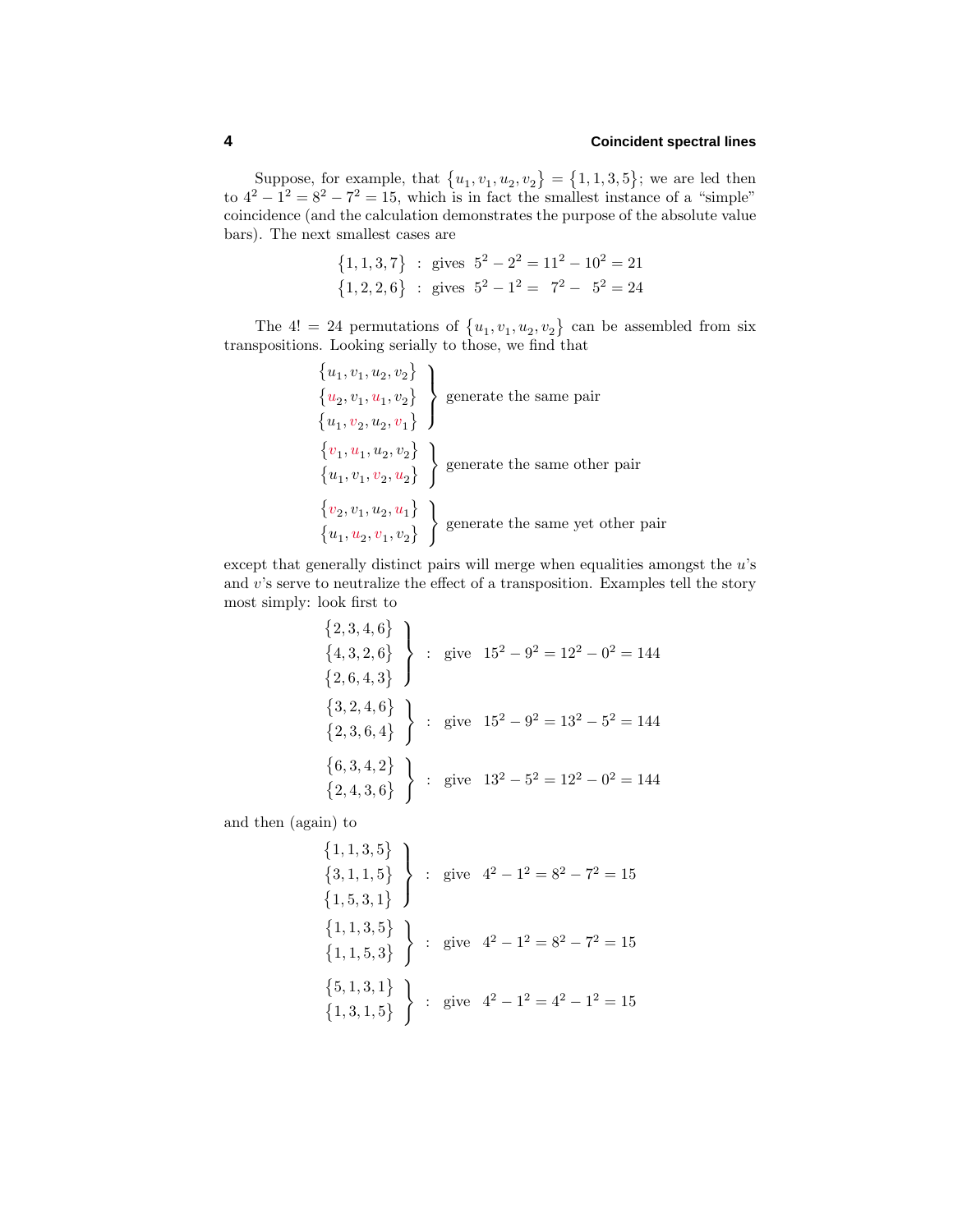#### **Coincidences of higher order 5**

It is clear that if

$$
m_1^2 - n_1^2 = m_2^2 - n_2^2 = N \tag{6}
$$

and if

$$
m_1 \equiv \lambda m_1
$$
  
\n
$$
n_1 \equiv \lambda n_1
$$
  
\n
$$
m_2 \equiv \lambda m_2
$$
  
\n
$$
n_2 \equiv \lambda n_2
$$
  
\n
$$
\left.\begin{array}{c}\n\lambda = 1, 2, 3, \dots \\
\lambda = 1, 2, 3, \dots\n\end{array}\right\}
$$

then

$$
m_1^2 - n_1^2 = m_2^2 - n_2^2 = N
$$

$$
N \equiv \lambda^2 N
$$

The transformation just described can be accomplished

$$
\{u_1, v_1, u_2, v_2\} \longmapsto \{u_1, v_1, u_2, v_2\} \equiv \{\lambda u_1, v_1, \lambda u_2, v_2\}
$$

An examination of cases shows that such an adjustment can never cast an admissible case into the excluded category, but may (will if  $\lambda$  is even) lift an excluded case into the admissible category.Every such infinite "tower" can be considered to be supported by its smallest member (least *N*).<sup>3</sup>

**Coincidences of higher order.** We have already seen by explicit example that permutational tinkering with the solution (3) of the "simple coincidence" problem can lead to the identification of triplet solutions. But the smallest such triplet

$$
112 - 12 = 132 - 72 = 172 - 132 = 120
$$

escapes detection by such means, or at least presents a problem: noting that

$$
120 = 2^3 \cdot 3 \cdot 5
$$

we confront four possibilities, namely

|  | $\{2, 2, 2, 15\}$ : leads permutationally to $17^2 - 13^2 = 120$ |                                                                                                 |
|--|------------------------------------------------------------------|-------------------------------------------------------------------------------------------------|
|  |                                                                  | $\{2, 2, 3, 10\}$ : leads permutationally to $13^2 - 7^2 = 17^2 - 13^2 = 120$                   |
|  |                                                                  | $\{2,2,5,6\}$ : leads permutationally to $11^2 - 1^2 = 17^2 - 13^2 = 120$                       |
|  |                                                                  | $\{2,3,4,5\}$ : leads permutationally to $11^2 - 1^2 = 13^2 - 7^2 = \frac{23^2 - 7^2}{4} = 120$ |

In no individual case (no particular partition of the factors of 120) were we in this instance led to three solutions *...*though collectively we were led to three solutions plus a fractional sport.

$$
m_1^2 - n_1^2 = m_2^2 - n_2^2 = 4u_1u_2v_1v_2
$$

which implies that the composite numbers  $N$  that support solutions of  $(6)$  are necessarily multiples of 4, which  $15 = 4^2 - 1^2 = 8^2 - 7^2$  manifestly is not.

<sup>3</sup> Wyss & Wyss, on the basis of a faulty odd/even analysis, mistakenly conclude that the "excluded case" problem entails simply that the  $\frac{1}{2}$ 's should be dropped from  $(3)$ . In place of  $(4)$  they therefore obtain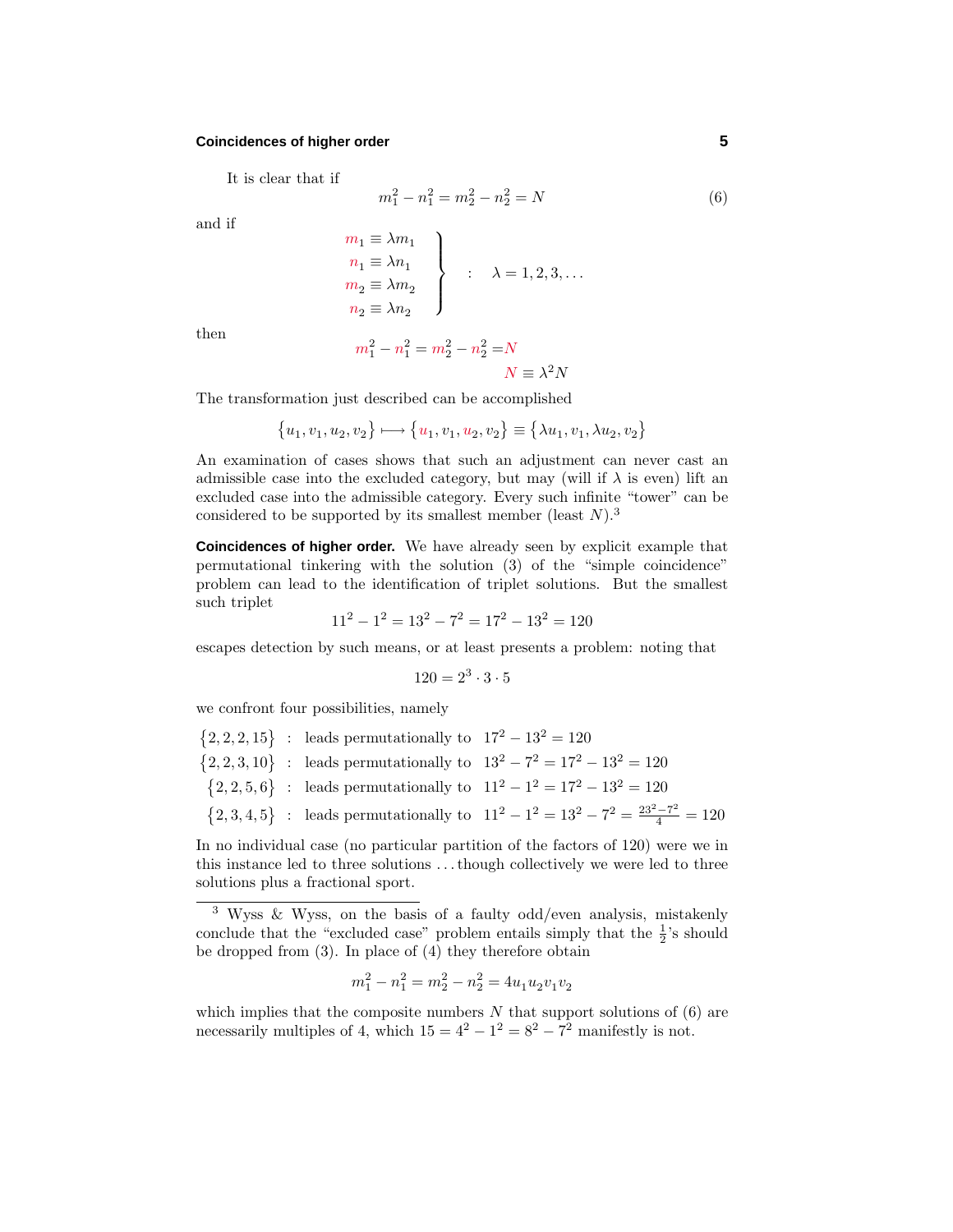Look now to this straightforward 6-parameter generalization of  $(3)$ :

$$
m_1 = |\frac{1}{2}(u_1v_1w_1 + u_2v_2w_2)|
$$
  
\n
$$
n_1 = |\frac{1}{2}(u_1v_1w_1 - u_2v_2w_2)|
$$
  
\n
$$
m_2 = |\frac{1}{2}(u_1v_2w_1 + u_2v_1w_2)|
$$
  
\n
$$
n_2 = |\frac{1}{2}(u_1v_2w_1 - u_2v_1w_2)|
$$
  
\n
$$
m_3 = |\frac{1}{2}(u_1v_2w_2 + u_2v_1w_1)|
$$
  
\n
$$
n_3 = |\frac{1}{2}(u_1v_2w_2 - u_2v_1w_1)|
$$
\n(7)

Automatically

$$
m_1^2 - n_1^2 = m_2^2 - n_2^2 = m_3^2 - n_3^2 = u_1 u_2 v_1 v_2 w_1 w_2 \tag{8}
$$

in all cases, but the odd/even analysis required to identify and exclude fractional cases has become tedious (one must examine six objects in each of  $2^6 = 64$  cases) the permutational possibilities have become abruptly more numerous  $(6! = 720,$ resolvable into 15 basic transpositions). Rather than pursuing this topic I will simply report this result of quick experimentation:

$$
\{u_1, v_1, w_1, u_2, v_2, w_2\} = \{1, 1, 2, 2, 3, 10\}
$$

generates

$$
132 - 72 = 172 - 132 = 312 - 292 = 120
$$
 (9)

We missed  $11^2 - 1^2$ , but picked up the unexpected  $31^2 - 29^2$ : the "smallest" triple" is actually quadruple!

**From coincidences to spectral degeneracy in higher dimension.** The physical condition from which we have proceeded

$$
\mathcal{E}(m_1^2 - n_1^2) = \mathcal{E}(m_2^2 - n_2^2)
$$

can be written

$$
\mathcal{E}(m_1^2+n_2^2)=\mathcal{E}(m_2^2+n_1^2)
$$

But this can be read as the statement that two of the eigenvalues of a particle in a square 2-dimensional box are equal:

$$
E_{m_1,n_2} = E_{m_2,n_1}
$$

The solution of one physical problem has transmuted spontaneously into the solution of quite another. Note, however, that the problems of *higher-order* coincidence and higher-order degeneracy are distinct problems. For example: from (9) we conclude that

$$
132 + 132 = 172 + 72 = 338
$$
  

$$
132 + 292 = 312 + 72 = 1010
$$
  

$$
172 + 292 = 312 + 132 = 1130
$$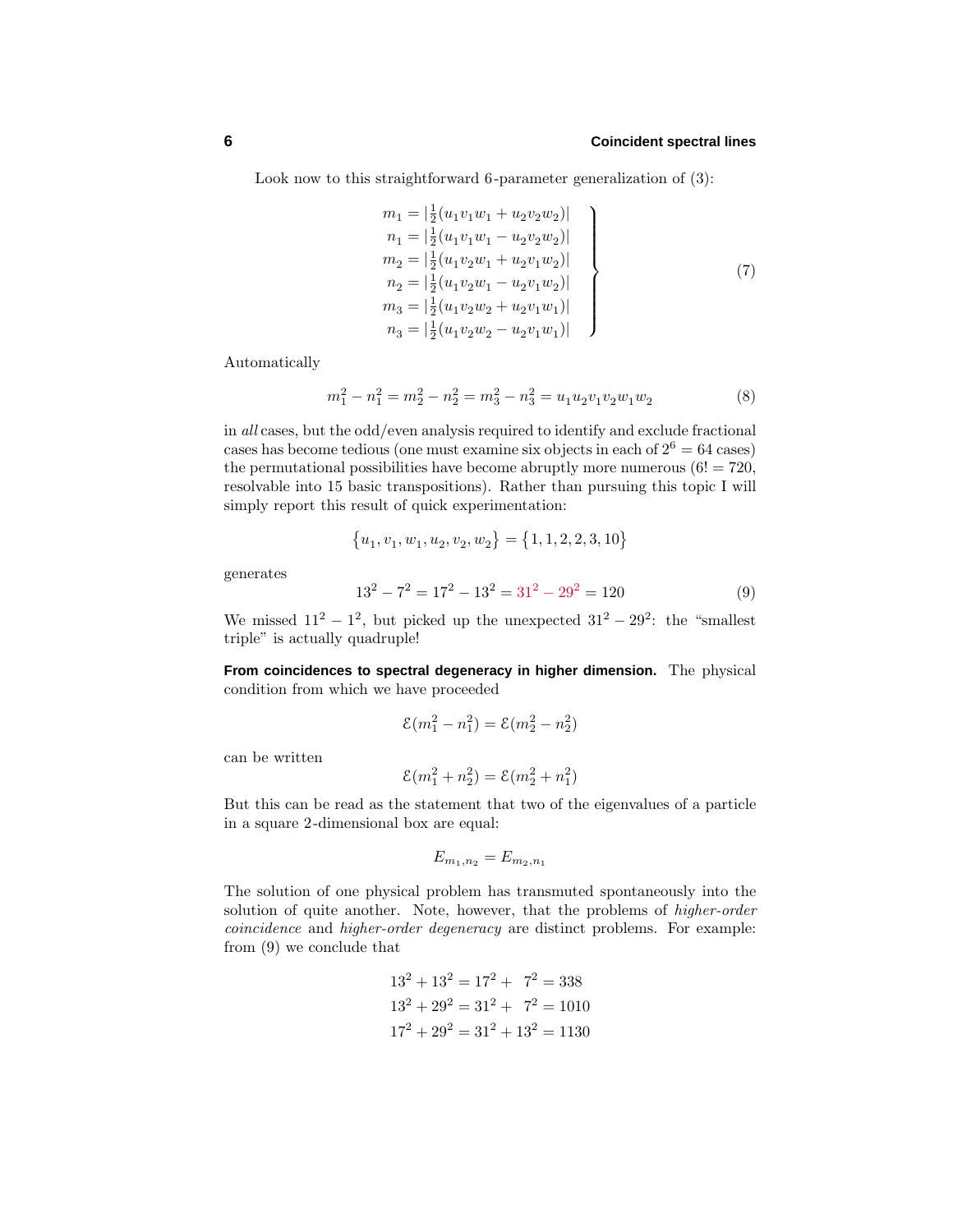#### **Miscellaneous ramifications 7**

but are told nothing concerning the possible higher-order degeneracy of the numbers on the right.

I am sure that somebody (Gauss?) has long ago answered this question: In how many ways can *N* be written as the sum of two squares, and what are they? That said, I am reminded that, though I possess a technique for generating high order coincidences of the form

$$
m_1^2 - n_1^2 = m_2^2 - n_2^2 = m_3^2 - n_3^2 = \cdots
$$

the technique provides no protection from collapse into redundancy, and it certainly does not provide a sharp answer to the analogous question: In how many ways can  $N$  be written as the difference between two squares, and what are they?

**Lorentz equivalence of coincident spectral lines for the box problem.** Whatever a mathematician may see when he looks at

$$
m_1^2 - n_1^2 = m_2^2 - n_2^2 \,
$$

a physicist is certain to see Lorentz invariance, and to observe that there must exist a Lorentz matrix

$$
\mathbb{L} = \begin{pmatrix} p & q \\ q & p \end{pmatrix} \quad \text{with} \quad p^2 - q^2 = 1
$$

such that

$$
\mathbb{L}\left(\begin{array}{c} m_1 \\ n_1 \end{array}\right) = \left(\begin{array}{c} m_2 \\ n_2 \end{array}\right)
$$

Look to the illustrative case  $4^2 - 1^2 = 8^2 - 7^2$ : we solve

$$
\begin{pmatrix} p & q \\ q & p \end{pmatrix} \begin{pmatrix} 4 \\ 1 \end{pmatrix} = \begin{pmatrix} 8 \\ 7 \end{pmatrix}
$$

for *p* and *q* and obtain

$$
\begin{pmatrix} p \\ q \end{pmatrix} = \frac{1}{15} \begin{pmatrix} 4 & -1 \\ -1 & 4 \end{pmatrix} \begin{pmatrix} 8 \\ 7 \end{pmatrix}
$$

giving

$$
\mathbb{L} = \begin{pmatrix} \frac{5}{3} & \frac{4}{3} \\ \frac{4}{3} & \frac{5}{3} \end{pmatrix}
$$

which is seen to be in fact a Lorentz matrix, and to do the work intended.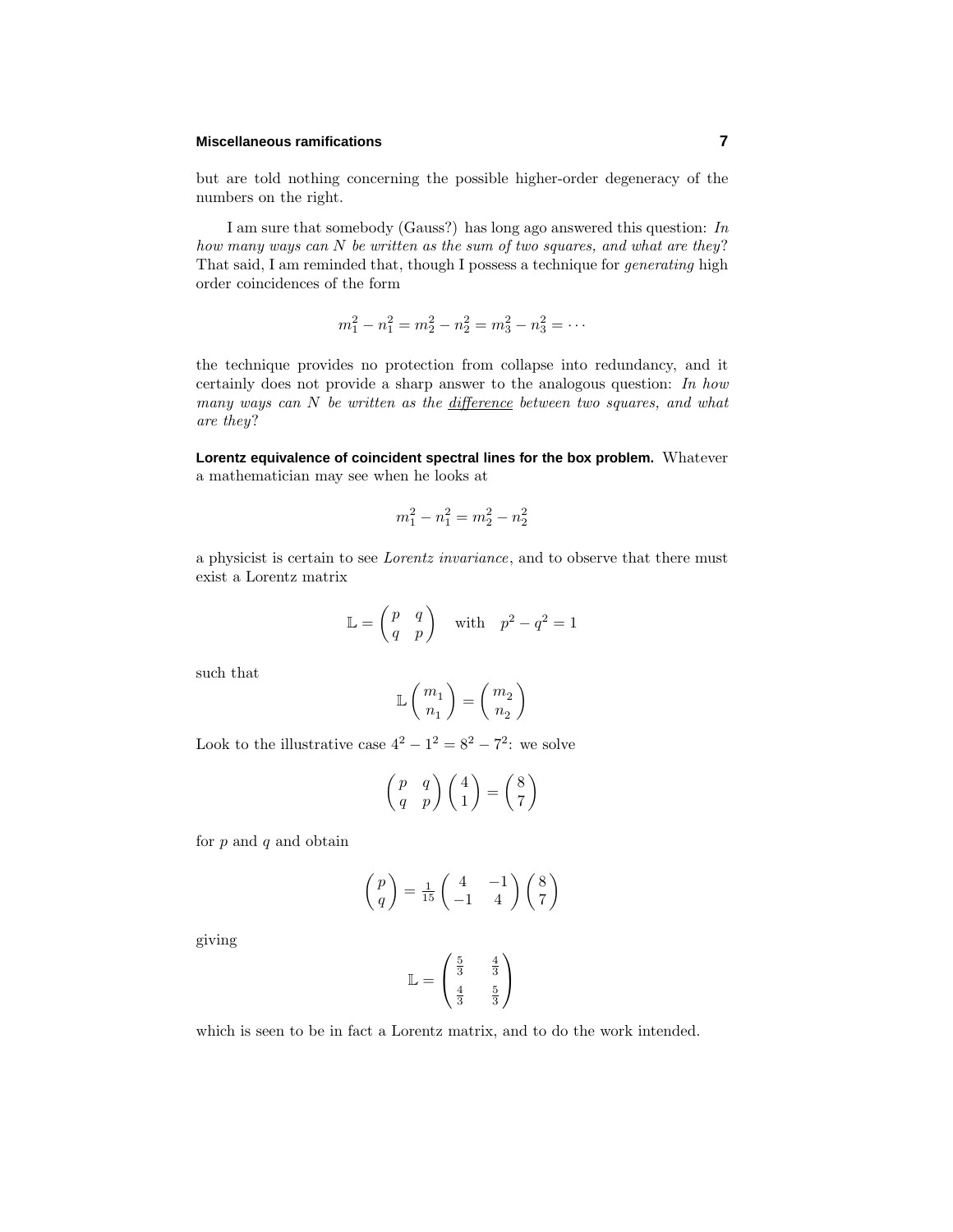**Hydrogen.** Since the letters *m* and *n* are now preempted, let equations (2) be written <sup>1</sup> <sup>−</sup> <sup>1</sup>

$$
\frac{1}{p_1^2} - \frac{1}{q_1^2} = \frac{1}{p_2^2} - \frac{1}{q_2^2}
$$

or again

$$
(q_1p_2q_2)^2 - (p_1p_2q_2)^2 = (p_1q_1q_2)^2 - (p_1q_1p_2)^2
$$

where it will be understood that  $q_1 \geqslant p_1 + 1$  and  $q_2 \geqslant p_2 + 1.$  To gain access to the results now in hand we set

$$
\begin{aligned} m_1 &= q_1 p_2 q_2 \\ n_1 &= p_1 p_2 q_2 \\ m_2 &= p_1 q_1 q_2 \\ n_2 &= p_1 q_1 p_2 \end{aligned}
$$

to obtain  $m_1p_1 = n_1q_1 = m_2p_2 = n_2q_2 = p_1q_1p_2q_2$  whence

$$
\begin{aligned} q_1 &= \frac{m_1}{n_1}\,p_1\\ p_2 &= \frac{m_1}{m_2}\,p_1\\ q_2 &= \frac{m_1}{n_2}\,p_1 \end{aligned}
$$

To insure that the objects on the left are in fact integers we set  $p_1 = n_1 m_2 n_2$ and obtain

$$
p_1 = m_1 n_1 m_2 n_2
$$
  
\n
$$
q_1 = m_1 n_1 m_2 n_2
$$
  
\n
$$
p_2 = m_1 n_1 m_2 n_2
$$
  
\n
$$
q_2 = m_1 n_1 m_2 n_2
$$
 drop the red factors (10)

where the *m*'s and *n*'s are taken to be the result of introducing any admissible  $\{u_1, v_1, u_2, v_2\}$  into (3).

Look to an example. In the case  $\{1, 1, 3, 5\}$  we compute

$$
p_1 = -28
$$
,  $q_1 = -32$ ,  $p_2 = -56$ ,  $q_2 = 224$ 

(the signs are artifacts) and indeed

$$
\frac{1}{28^2} - \frac{1}{32^2} = \frac{1}{56^2} - \frac{1}{224^2} = \frac{15}{50176}
$$

From the quadruple coincidence

$$
112 - 12 = 132 - 72 = 172 - 132 = 312 - 292 = 120
$$

we can extract variously

$$
\left\{m_1,n_1,m_2,n_2\right\}=\left\{\begin{matrix} \left\{11,~1,13,~7\right\} \\ \left\{11,~1,17,13\right\} \\ \left\{11,~1,31,29\right\} \\ \left\{13,~7,17,13\right\} \\ \left\{13,~7,31,29\right\} \\ \left\{17,13,31,29\right\} \end{matrix}\right\}
$$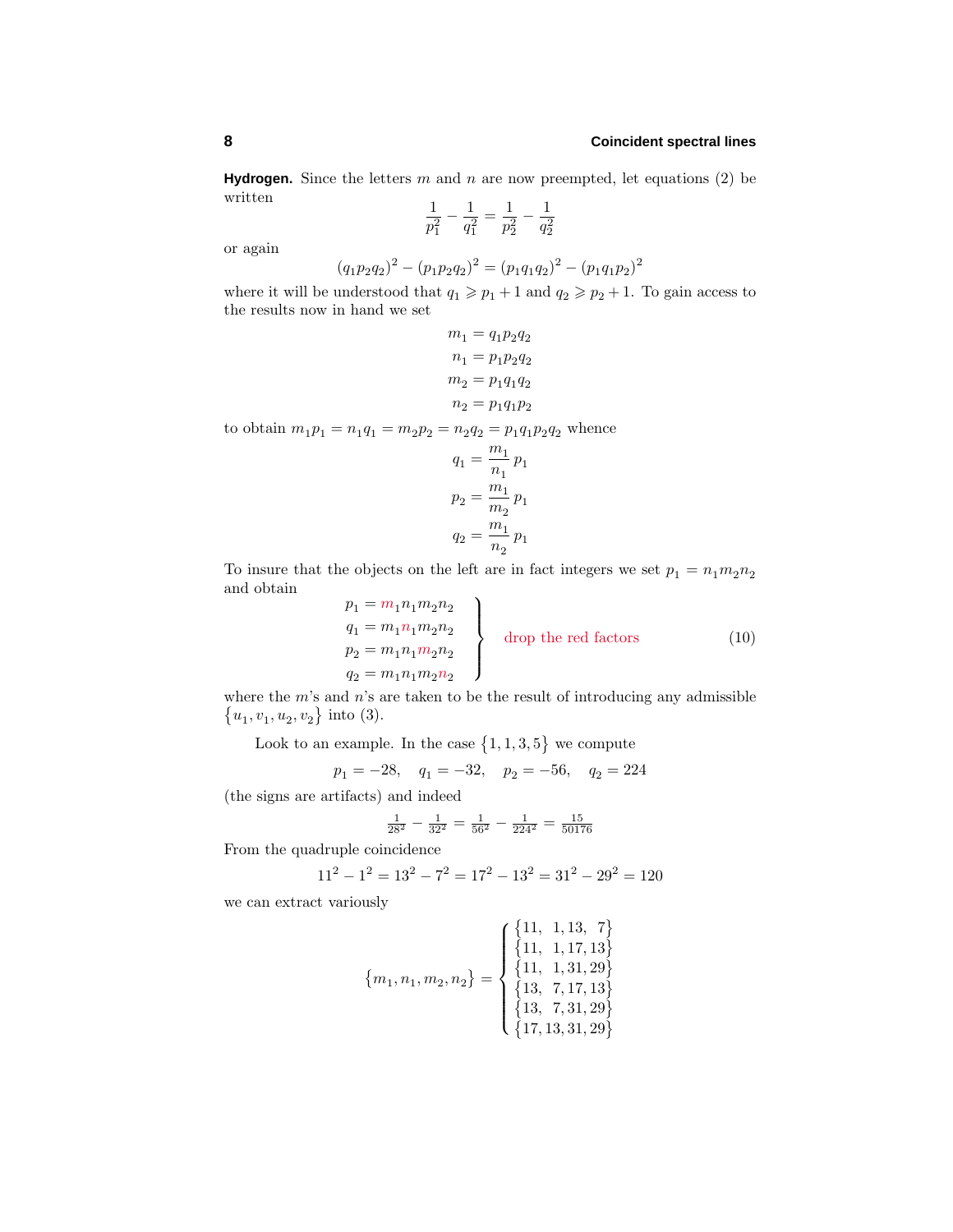# **Hydrogen 9**

from which by (10) we obtain the hydrogenic coincidences

| $91^{2}$  | $1001^2$    | $77^{2}$   | $143^2$             | 120<br>1002001     |
|-----------|-------------|------------|---------------------|--------------------|
| 2212      | 24312       | 1432       | 1872                | 120<br>5909761     |
| $899^{2}$ | 98892       | 3192       | $34\overline{1^2}$  | 120<br>97792321    |
| $1547^2$  | 28732       | $1183^{2}$ | $15\overline{47^2}$ | 120<br>404452321   |
| $6293^2$  | 116872      | 26392      | $2821^2$            | 120<br>6692712481  |
| $11687^2$ | $15283^{2}$ | $6409^{2}$ | 68512               | 120<br>39473345041 |

And, of course, each such example can be infinitely replicated by scaling:

$$
\left.\begin{array}{l}\np_1 \mapsto p_1 \equiv \lambda p_1 \\
q_1 \mapsto q_1 \equiv \lambda q_1 \\
p_2 \mapsto p_2 \equiv \lambda p_2 \\
q_2 \mapsto q_2 \equiv \lambda q_2\n\end{array}\right\} \quad : \quad \lambda = 1, 2, 3, \dots
$$

To proceed in the opposite direction—to the "base of the tower"—one factors out the greatest common divisor of  $\{p_1, q_1, p_2, q_2\}$ . In the preceding example the GCD's are all unity, except for GCD[1547,2873,1183,1547]=13, so the example—thus processed—becomes

unchanged  
unchanged  
unchanged  

$$
\frac{1}{119^2} - \frac{1}{221^2} = \frac{1}{91^2} - \frac{1}{119^2} = \frac{120}{2393209}
$$
 (11)  
unchanged  
unchanged

And (11) might be rewritten

$$
\frac{1}{17^2} \left\{ \frac{1}{7^2} - \frac{1}{13^2} \right\} = \frac{1}{7^2} \left\{ \frac{1}{13^2} - \frac{1}{17^2} \right\} = \frac{120}{7^2 13^2 17^2}
$$

to emphasize that—quite typically—the Rydberg differences on left and right stand on different bases.The last of the examples at the top of the page, if similarly processed, assumes this much less mystifying appearance:

$$
\frac{1}{29^2 31^2} \left\{ \frac{1}{13^2} - \frac{1}{17^2} \right\} = \frac{1}{13^2 17^2} \left\{ \frac{1}{29^2} - \frac{1}{31^2} \right\} = \frac{120}{13^2 17^2 29^2 31^2}
$$

One can easily think of further questions that might be explored: Do higher-order degeneracies exist within the hydrogen spectrum? What is the smallest example? But I have squandered already two afternoons on this topic; it's time to get back to serious work.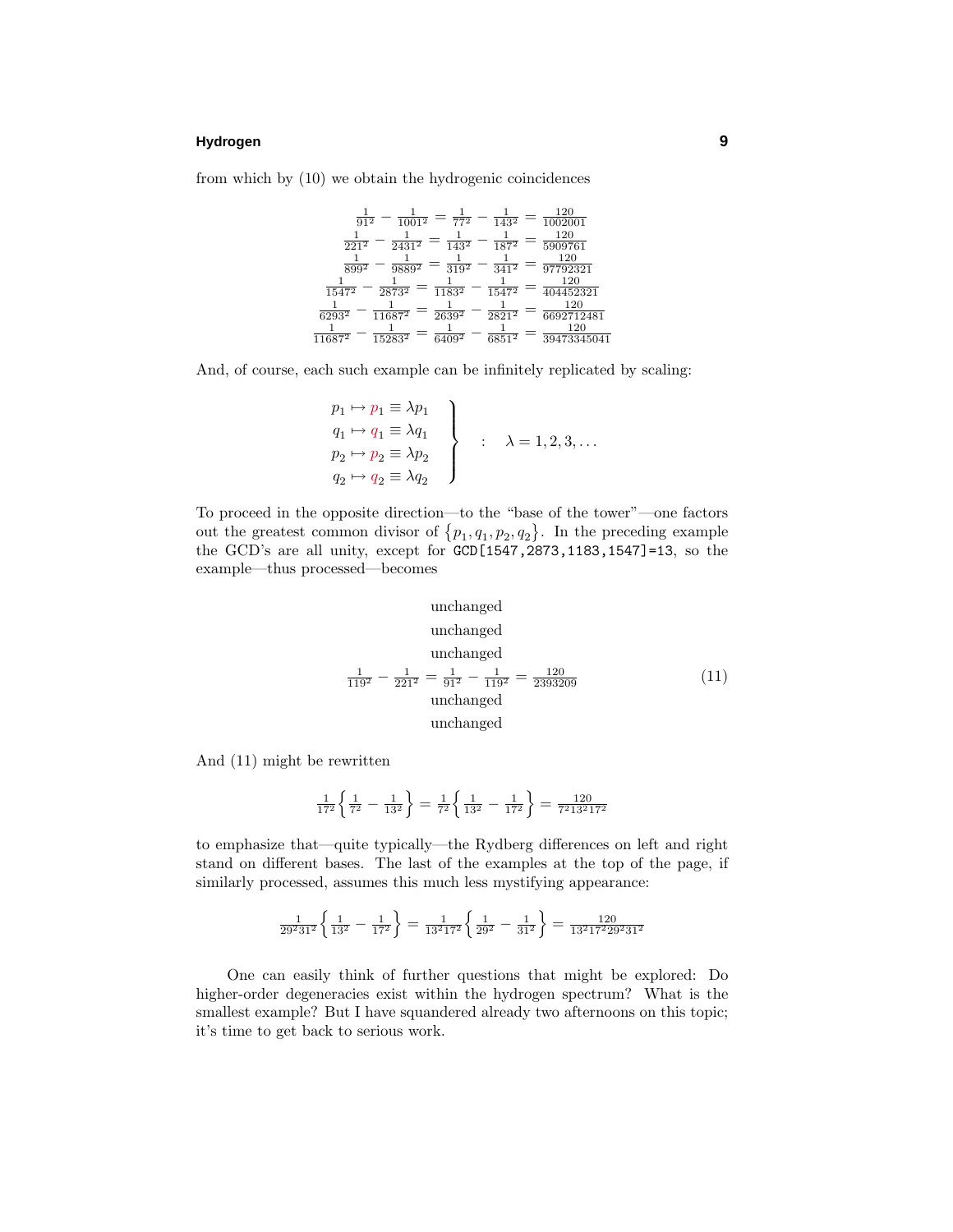**ADDENDUM.** It occurred to me only belatedly that one can use (for example) the quadruple coincidence

$$
112 - 12 = 132 - 72 = 172 - 132 = 312 - 292 = 120
$$

in combination with the idea embodied in the last of the preceding equations to construct a quadruple hydrogenic coincidence:

$$
\frac{1}{7^2 13^2 17^2 29^2 31^2} \left\{ \frac{1}{1^2} - \frac{1}{11^2} \right\} = \frac{1}{1^2 11^2 17^2 29^2 31^2} \left\{ \frac{1}{7^2} - \frac{1}{13^2} \right\}
$$

$$
= \frac{1}{1^2 7^2 11^2 29^2 31^2} \left\{ \frac{1}{13^2} - \frac{1}{17^2} \right\}
$$

$$
= \frac{1}{1^2 7^2 11^2 13^2 17^2} \left\{ \frac{1}{29^2} - \frac{1}{31^2} \right\}
$$

$$
= \frac{120}{1^2 7^2 11^2 13^2 17^2 29^2 31^2}
$$

I cannot resist the temptation to spell those out in terrifying detail:

$$
\frac{1}{1390753^2} - \frac{1}{15298283^2} = \frac{1}{1176791^2} - \frac{1}{2185469^2}
$$

$$
= \frac{1}{899899^2} - \frac{1}{1176791^2}
$$

$$
= \frac{1}{493493^2} - \frac{1}{527527^2}
$$

$$
= \frac{120}{234037462748089}
$$

More generally:

$$
n^{\text{th}}
$$
-order box coincidences  $\iff$   $n^{\text{th}}$ -order hydrogenic coincidences

The first of the questions posed at the bottom of the preceding page is thus resolved , and I think I have in fact presented the smallest such example.

I get the impression, from an hour spent perusing the (intimidating) number theory shelves, that mathematicians have traditionally been more interested sums of squares than differences. But Richard Mollin, in  $\S6.2$ of his Fundamentals of Number Theory with Applications (1998), does treat the subject in some depth.And I encountered somewhere the claim that "every *n* not of the form  $4k + 2$  can be written as a difference of squares," to which was appended this corollary: "every odd prime can be written as a difference of consecutive squares." Thus  $3 = 2^2 - 1^2$ ,  $5 = 3^2 - 2^2$ ,  $7 = 4^2 - 3^2$ , ... but that is trivial:  $(n+1)^2 - n^2 = 2n+1$  so every odd *n* (whether prime or not) can be so expressed.Only Mollin, among the sources I consulted, seemed interested in the number of such representations, in the general case.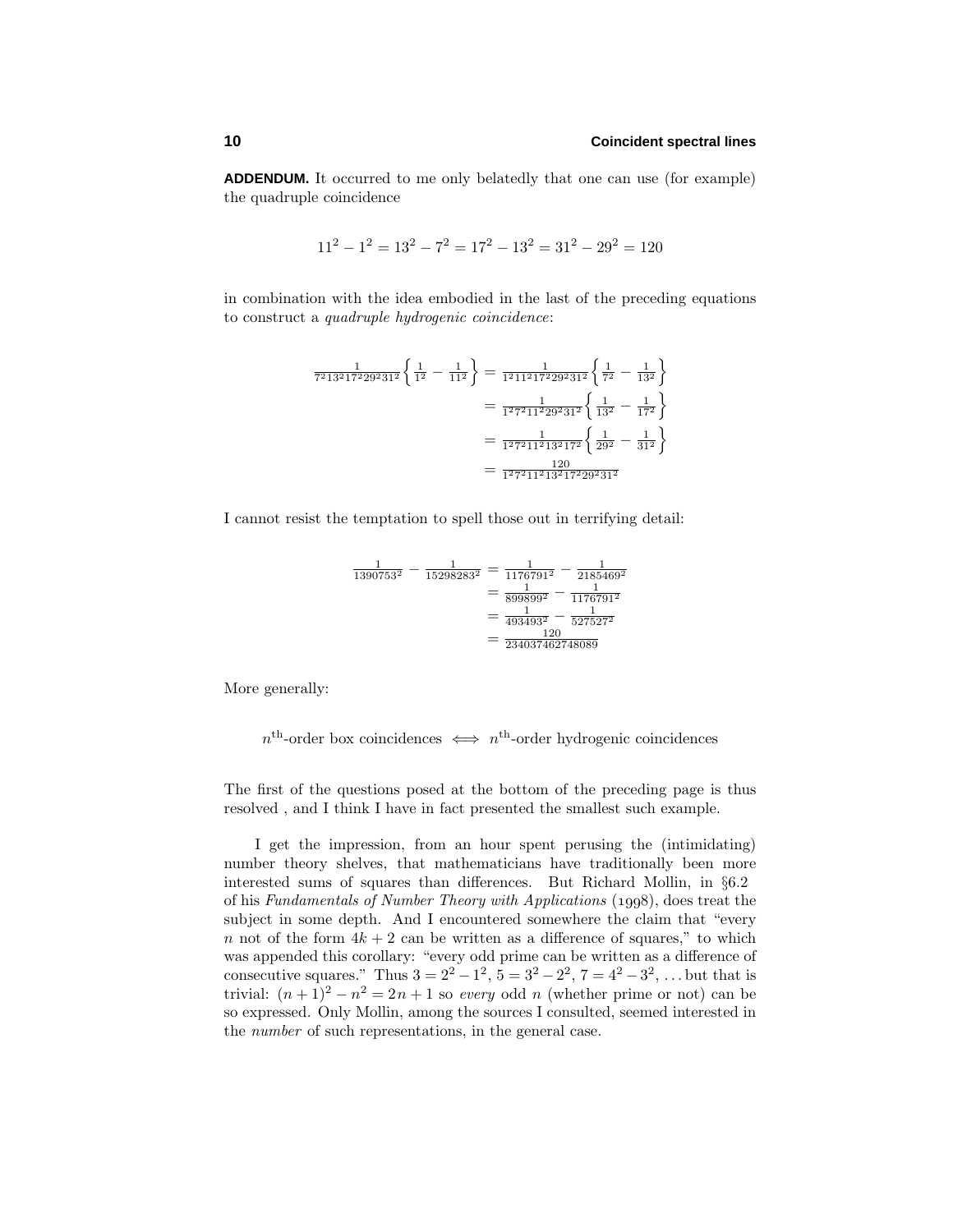#### **Addendum & subsequent doodles 11**

**Miscellaneous number-theoretic doodles.** I resent the intrusion of number theory—an area in which my knowledge is surpassed by many a high school student—into my thought about "more serious" matters. But I can't seem to let go of the subject discussed recreationally in the preceding pages.All of the material presented there is elementary, but I feel that the simplicity of it all was in some respects not made as plain as it could/should be, and that in other respects it would have been helpful to set the points at issue in broader context.I look upon the following paragraphs as a cemetary for my thoughts on this subject.

 $\Box$  Let *a*, *b*, *c* and *d* be natural numbers such that

$$
a - b = c - d \tag{12.1}
$$

Divide by *abcd* and obtain

$$
\frac{1}{A} - \frac{1}{B} = \frac{1}{C} - \frac{1}{D}
$$
 (12.2)

with

$$
A = \cdot bcd
$$

$$
B = a \cdot cd
$$

$$
C = ab \cdot d
$$

$$
D = abc \cdot
$$

Multiplication by *ABCD* gives back an equation of the original design

$$
a'-b'=c'-d'
$$

with

$$
A = \cdot bcd
$$
  
\n
$$
B = a \cdot cd
$$
  
\n
$$
C = ab \cdot d
$$
  
\n
$$
D = abc \cdot
$$
  
\n
$$
a' = \cdot BCD = (abcd)^2 \cdot a
$$
  
\n
$$
b' = A \cdot CD = (abcd)^2 \cdot b
$$
  
\n
$$
c' = AB \cdot D = (abcd)^2 \cdot c
$$
  
\n
$$
d' = ABC \cdot = (abcd)^2 \cdot d
$$

Each of the equations (12) supports a tower of similar equations, got by

$$
\{a, b, c, d\} \mapsto \{\lambda a, \lambda b, \lambda c, \lambda d\} \quad \text{else} \quad \{A, B, C, D\} \mapsto \{\lambda A, \lambda B, \lambda C, \lambda D\}
$$

and each such tower rests on a base, got by setting

$$
\lambda = g.c.d\{a, b, c, d\} \quad \text{else} \quad \lambda = g.c.d\{A, B, C, D\}
$$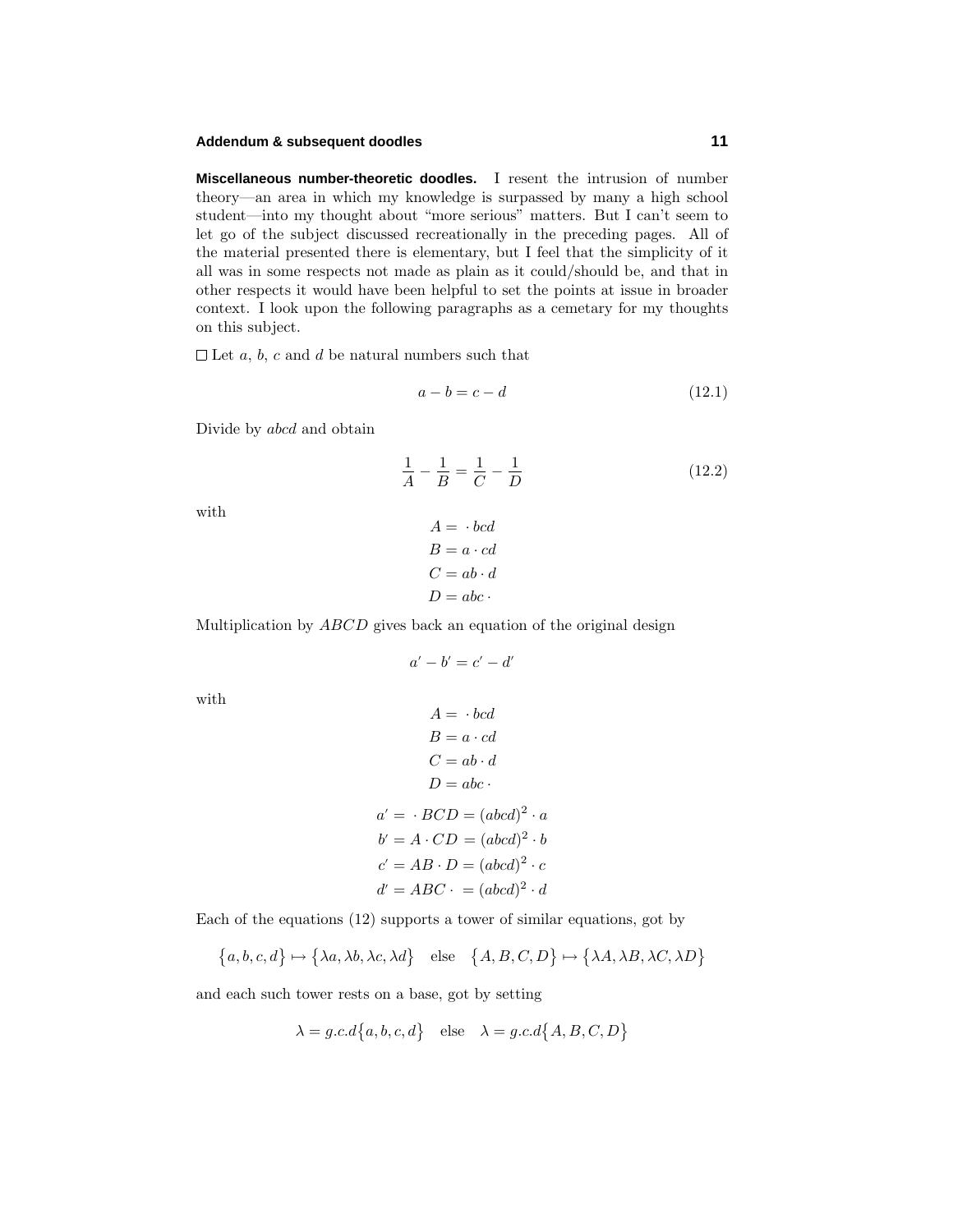And the upshot of the preceding line of argument is that (12.1) and (12.2) are interconvertible: an instance of either supplies an instance of the other.

 $\Box$  <br> Preceding remarks continue to hold if one assigns specialized interpretations to  $a, b, c$  and  $d$ . Suppose, for example, that we set

$$
a = an
$$

$$
b = bn
$$

$$
c = cn
$$

$$
d = dn
$$

From instances of

$$
a^n - b^n = c^n - d^n \tag{13.1}
$$

we then obtain instances of

$$
\frac{1}{A^n} - \frac{1}{B^n} = \frac{1}{C^n} - \frac{1}{D^n}
$$
\n(13.2)

with

$$
A = bcd
$$
  

$$
B = a \cdot cd
$$
  

$$
C = ab \cdot d
$$
  

$$
D = abc
$$

In the text my remarks were (for physical reasons) restricted to the case  $n = 2$ .

 $\square$  Number theorists have much to say about the conditions under which  $N$  can be represented

 $N =$ sum of two squares

and also about a population of related problems:

$$
N = \text{sum of } n > 2 \text{ squares}
$$
\n
$$
N = \text{sum of two cubes}
$$
\n
$$
N = \text{sum of two } n^{\text{th}} \text{ powers}
$$
\n
$$
N = \text{sum of } n > 2 \text{ cubes } n^{\text{th}} \text{ powers}
$$

Fermat's Last Theorem (sum of two  $n^{\text{th}}$  powers is never an  $n^{\text{th}}$  power if  $n > 2$ ) falls into this broad class. The collateral problem of greater interest to me: Under what conditions can one write

 $N =$ sum of two  $n<sup>th</sup>$  powers <u>in more than one way</u>

Suppose we had an instance of

$$
r^n + s^n = t^n + u^n \tag{14}
$$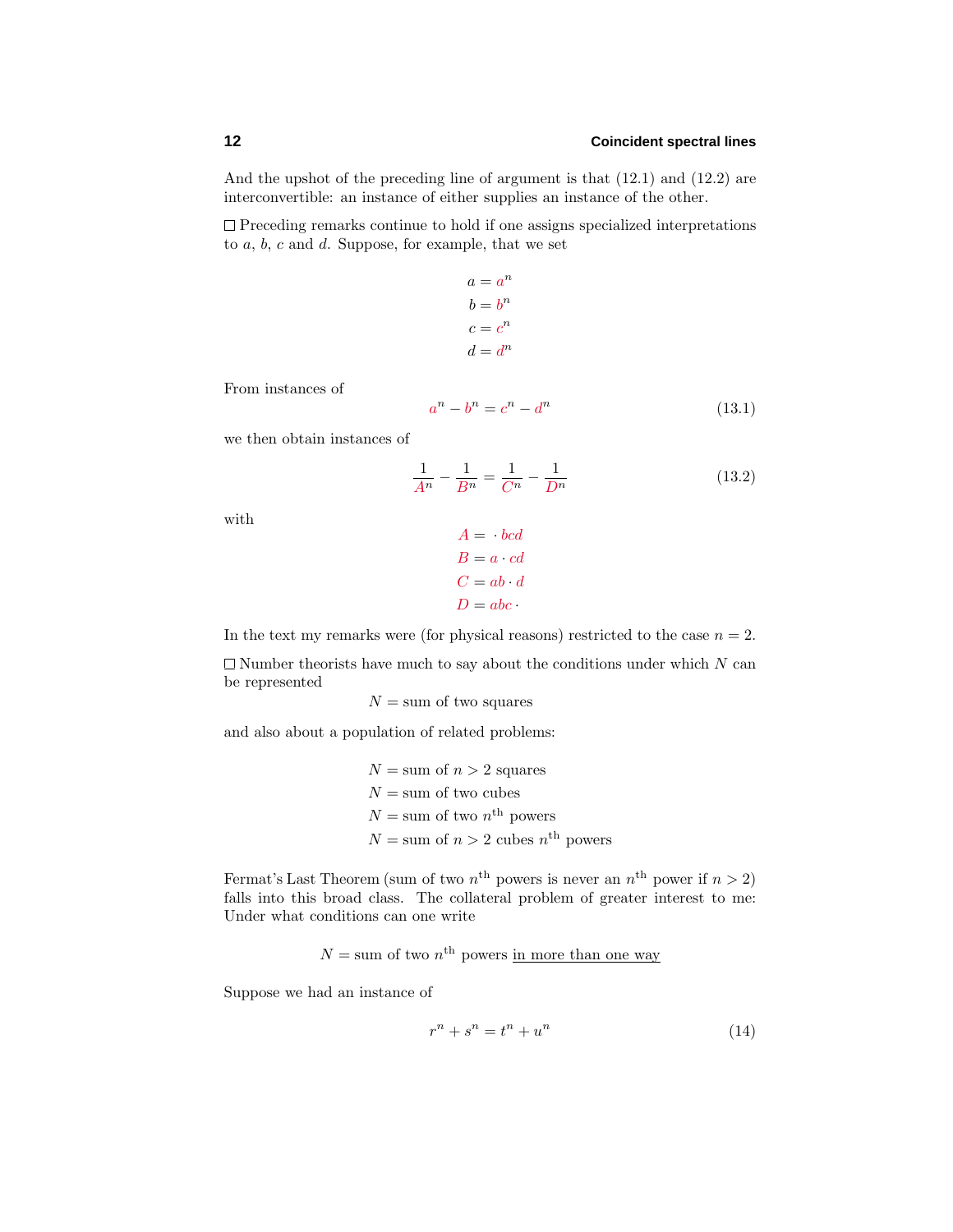#### **Addendum & subsequent doodles 13**

We are then supplied with (unless  $t = u$ ) two instances of (13.1)

$$
N_1 = r^n - t^n = u^n - s^n
$$
 and  $N_2 = r^n - u^n = t^n - s^n$ 

and (therefore) with two instances also of (13.2). Conversely, from any instance of  $(13.2)$ —or of  $(13.2)$ —one can extract one  $(!)$  instance of  $(14)$ .

 $\square$  We possess a technique for *mindlessly generating* instances of (13.1) in the case  $n = 2$ , therefore for mindlessly generating instances of

$$
r^2 + s^2 = t^2 + u^2 \tag{15}
$$

The technique permits one to construct instances also of higher order difference coincidences

$$
a^2 - b^2 = c^2 - d^2 = e^2 - f^2 = \cdots
$$

but each such equality gives rise generally to a different instance of (15). Conversely,

$$
r^2 + s^2 = t^2 + u^2 = v^2 + w^2
$$

would give rise generally to six different instances of  $a^2 - b^2 = c^2 - d^2$  but to no difference coincidences of higher order.

I describe in modified (more easily extendable) notation the construction that led to  $(7)$ :

$$
m(p_1, q_1) = \frac{1}{2}(p_1 + q_1)
$$

$$
n(p_1, q_1) = \frac{1}{2}(p_1 - q_1)
$$

$$
m_{12}(p_1, q_1, p_2, q_2) = m(p_1 p_2, q_1 q_2)
$$

$$
m_{12}(p_1, q_1, p_2, q_2) = m(p_1p_2, q_1q_2)
$$
  
\n
$$
m_{22}(p_1, q_1, p_2, q_2) = m(p_1p_2, q_1p_2)
$$
  
\n
$$
m_{22}(p_1, q_1, p_2, q_2) = m(p_1q_2, q_1p_2)
$$
  
\n
$$
m_{22}(p_1, q_1, p_2, q_2) = n(p_1q_2, q_1p_2)
$$

$$
m_{13}(p_1, q_1, p_2, q_2, p_3, q_3) = m(p_1p_2p_3, q_1q_2q_3)
$$
  
\n
$$
n_{13}(p_1, q_1, p_2, q_2, p_3, q_3) = n(p_1p_2p_3, q_1q_2q_3)
$$
  
\n
$$
m_{23}(p_1, q_1, p_2, q_2, p_3, q_3) = m(p_1q_2p_3, q_1p_2q_3)
$$
  
\n
$$
n_{23}(p_1, q_1, p_2, q_2, p_3, q_3) = n(p_1q_2p_3, q_1p_2q_3)
$$
  
\n
$$
m_{33}(p_1, q_1, p_2, q_2, p_3, q_3) = m(p_1q_2q_3, q_1p_2p_3)
$$
  
\n
$$
n_{33}(p_1, q_1, p_2, q_2, p_3, q_3) = n(p_1q_2q_3, q_1p_2p_3)
$$
  
\n
$$
\vdots
$$

One can ascend from third order to second by setting  $p_3 = q_3 = 1$ . Et cetera. Automatically

$$
m_{11}^2 - n_{11}^2 = p_1 q_1
$$
  
\n
$$
m_{12}^2 - n_{12}^2 = m_{22}^2 - n_{22}^2 = p_1 q_1 p_2 q_2
$$
  
\n
$$
m_{13}^2 - n_{13}^2 = m_{23}^2 - n_{23}^2 = m_{33}^2 - n_{33}^2 = p_1 q_1 p_2 q_2 p_3 q_3
$$
  
\n
$$
\vdots
$$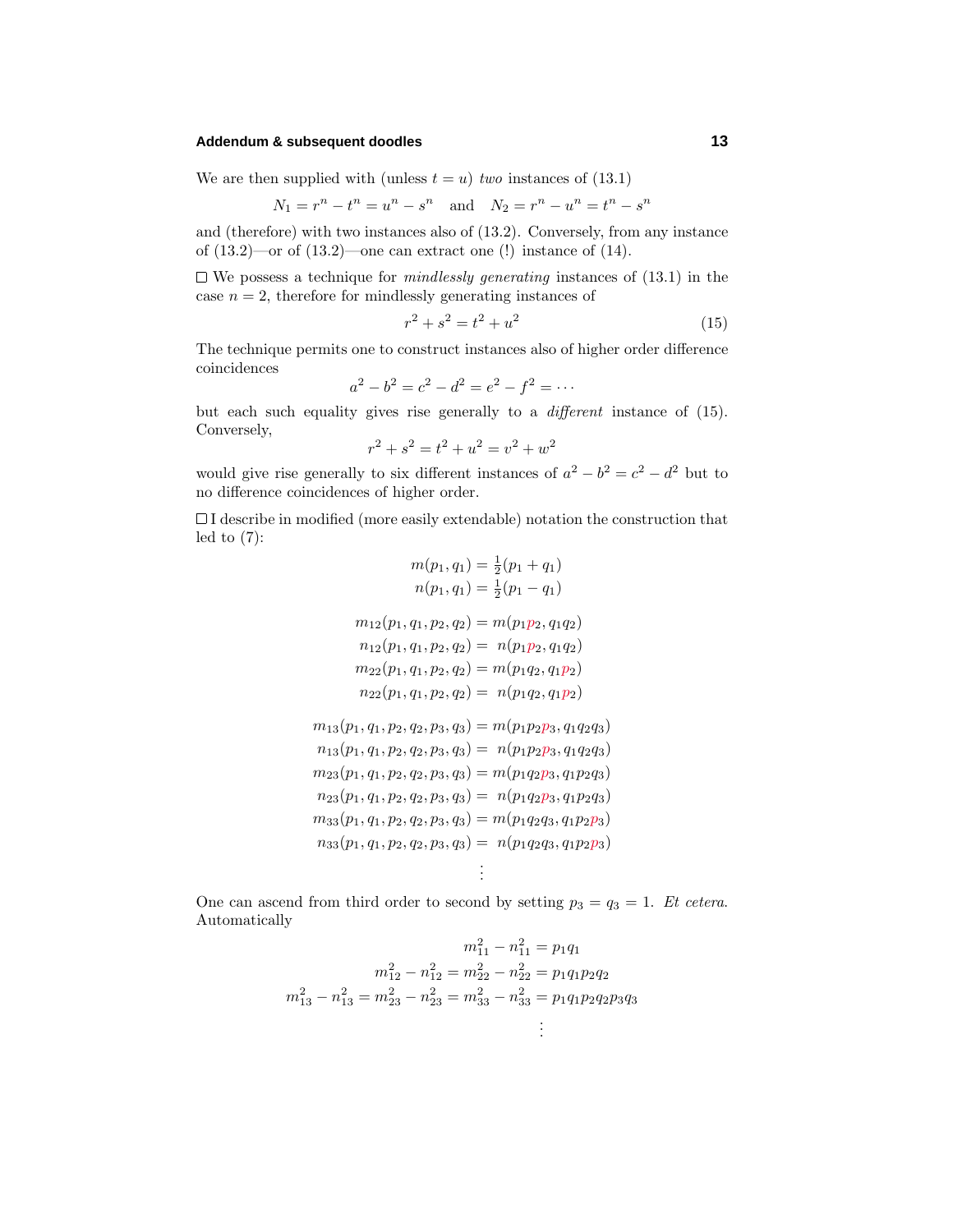One can avoid the winnowing required to eliminate fractional and/or redundant *m*'s and *n*'s by taking the *p*'s and *q*'s to be distinct odd primes, which would certainly be acceptable if one's objective were (as mine was) to establish the existence of coincidences of arbitrarily high order. Example:

$$
m_{13}(1, 3, 5, 7, 11, 13) = 164
$$
  
\n
$$
n_{13}(1, 3, 5, 7, 11, 13) = -109
$$
  
\n
$$
m_{23}(1, 3, 5, 7, 11, 13) = 136
$$
  
\n
$$
n_{23}(1, 3, 5, 7, 11, 13) = -59
$$
  
\n
$$
m_{33}(1, 3, 5, 7, 11, 13) = 128
$$
  
\n
$$
n_{33}(1, 3, 5, 7, 11, 13) = -37
$$

The signs would have been eliminated if we had installed | bars, and in all cases we have

$$
m^2 - n^2 = 15015
$$

Corollaries of this result are

$$
1642 + 592 = 1362 + 1092 = 30377
$$
  
\n
$$
1642 + 372 = 1282 + 1092 = 28265
$$
  
\n
$$
1362 + 372 = 1282 + 592 = 19865
$$

and

$$
\frac{1}{136^2 59^2 128^2 37^2} \left\{ \frac{1}{109^2} - \frac{1}{164^2} \right\} = \frac{1}{164^2 109^2 128^2 37^2} \left\{ \frac{1}{59^2} - \frac{1}{136^2} \right\}
$$

$$
= \frac{1}{164^2 109^2 136^2 59^2} \left\{ \frac{1}{37^2} - \frac{1}{128^2} \right\}
$$

$$
= \frac{15015}{461472599574018990800896}
$$

If we kill the last  $p_3$  and  $q_3$  we obtain

$$
m_{13}(1,3,5,7,1,1) = 13
$$
  
\n
$$
n_{13}(1,3,5,7,1,1) = -8
$$
  
\n
$$
m_{23}(1,3,5,7,1,1) = 11
$$
  
\n
$$
n_{33}(1,3,5,7,1,1) = -4
$$
  
\n
$$
n_{33}(1,3,5,7,1,1) = 11
$$
  
\n
$$
n_{33}(1,3,5,7,1,1) = -4
$$
  
\n
$$
\left.\begin{array}{l}\n13^2 - 8^2 = 11^2 - 4^2 = 105 \\
\text{max}(1,3,5,7,1,1) = -4\n\end{array}\right\}
$$

and if we kill also  $p_2$  and  $q_2$  we obtain the even more redundant output

$$
m_{13}(1,3,1,1,1,1) = 2
$$
  
\n
$$
n_{13}(1,3,1,1,1,1) = -1
$$
  
\n
$$
m_{23}(1,3,1,1,1,1) = 2
$$
  
\n
$$
n_{23}(1,3,1,1,1,1) = -1
$$
  
\n
$$
m_{33}(1,3,1,1,1,1) = 2
$$
  
\n
$$
n_{33}(1,3,1,1,1,1) = -1
$$
  
\n
$$
\left.\begin{array}{c}\n2^2 - 1^2 = 3 \\
1 \\
\end{array}\right\}
$$